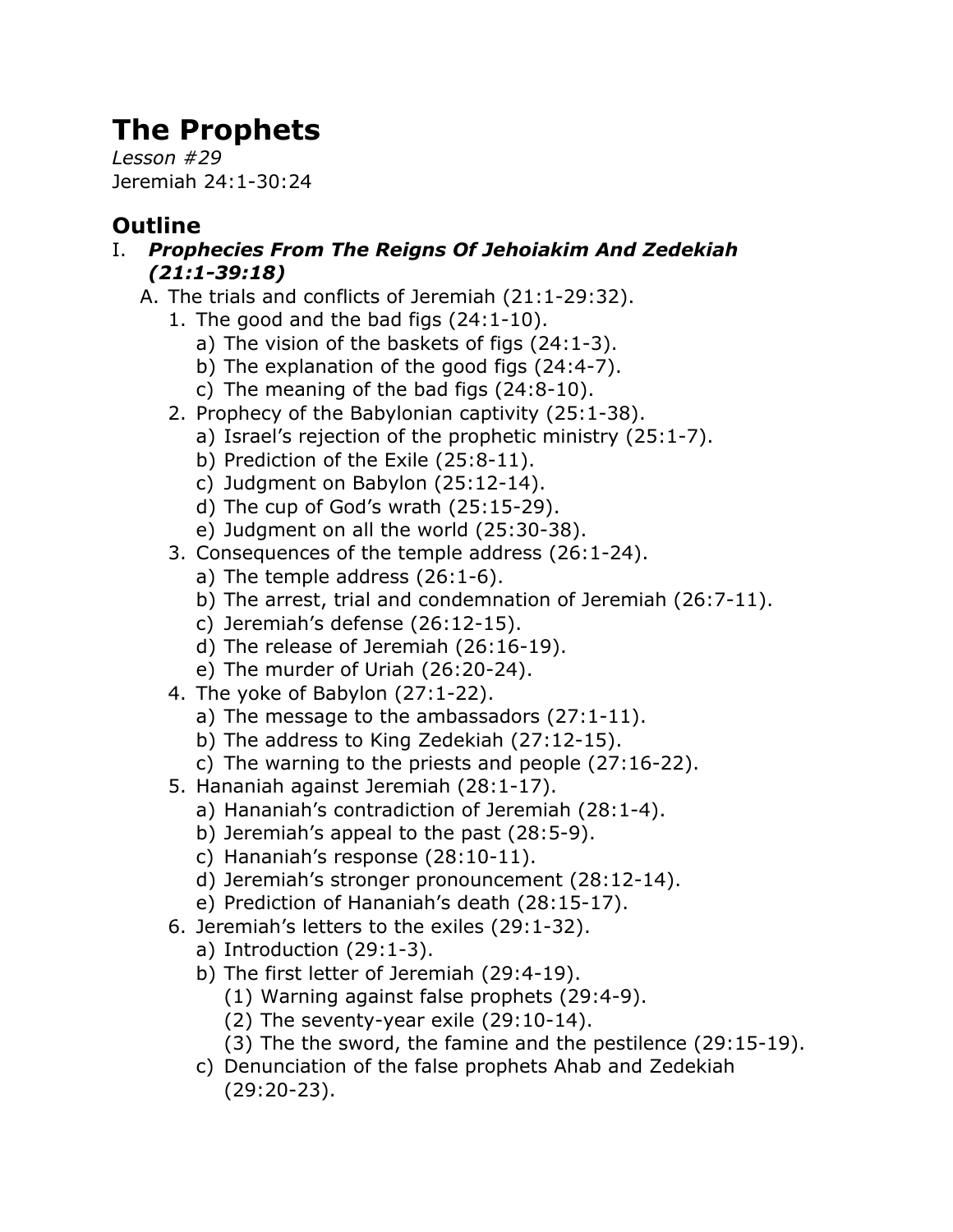- d) Condemnation of Shemaiah (29:24-32).
- B. The book of consolation (30:1-33:26).
	- 1. Trial and triumph for Israel (30:1-24).
		- a) Return from captivity (30:1-3).
		- b) "A time of trouble for Jacob" (30:4-7).
		- c) Freedom from bondage to oppressors (30:8-11).
		- d) Israel's wounds healed (30:12-17).
		- e) Rebuilt Jerusalem and her ruler (30:18-22).
		- f) Judgment, then blessing (30:23-24).

## **Notes**

## *Jeremiah 21:1-39:18*

- The trials and conflicts of Jeremiah (21:1-29:32).
	- The good and the bad figs (24:1-10).
		- The vision of the baskets of figs (24:1-3).
			- One basket represents Jerusalem, the other represents Babylon; the figs are the people of Judah who live in those cities.
			- Zedekiah and those with him in Jerusalem would naturally assume that they are the "good" figs, while Jehoiachin and those with him in Babylon are the "bad" figs. Jeremiah sees it differently.
		- The explanation of the good figs (24:4-7).
			- The "good" figs are not good in a moral sense. They are good because they will receive "good" from Him.
			- Knowledge is something held in one's heart, in the thinking of the ancient Near East; so to have a heart that "knows the Lord" is to recognize His sovereignty in the acts He performs and submit to His will.
		- The meaning of the bad figs (24:8-10).
			- All of these figs have been "evil" in the eyes of the Lord; some are simply more fortunate than others in how the Lord will use them to achieve His ultimate will with His people.
			- They expect Jerusalem to be safe, and if not there, perhaps Egypt. Neither of these will escape the wrath of the Lord in this instance.
	- Prophecy of the Babylonian captivity (25:1-38).
		- Israel's rejection of the prophetic ministry (25:1-7).
			- This was a pivotal time in Jeremiah's work. The same date is the setting for the dictating of Jeremiah's first scroll to Baruch  $(36:1-4).$
			- This prophecy is precisely dated to show its extraordinary significance. The fourth year of Jehoiakim synchronizes with the first year of Nebuchadnezzar (cf. 36:1; 45:1; 46:2), i.e., 605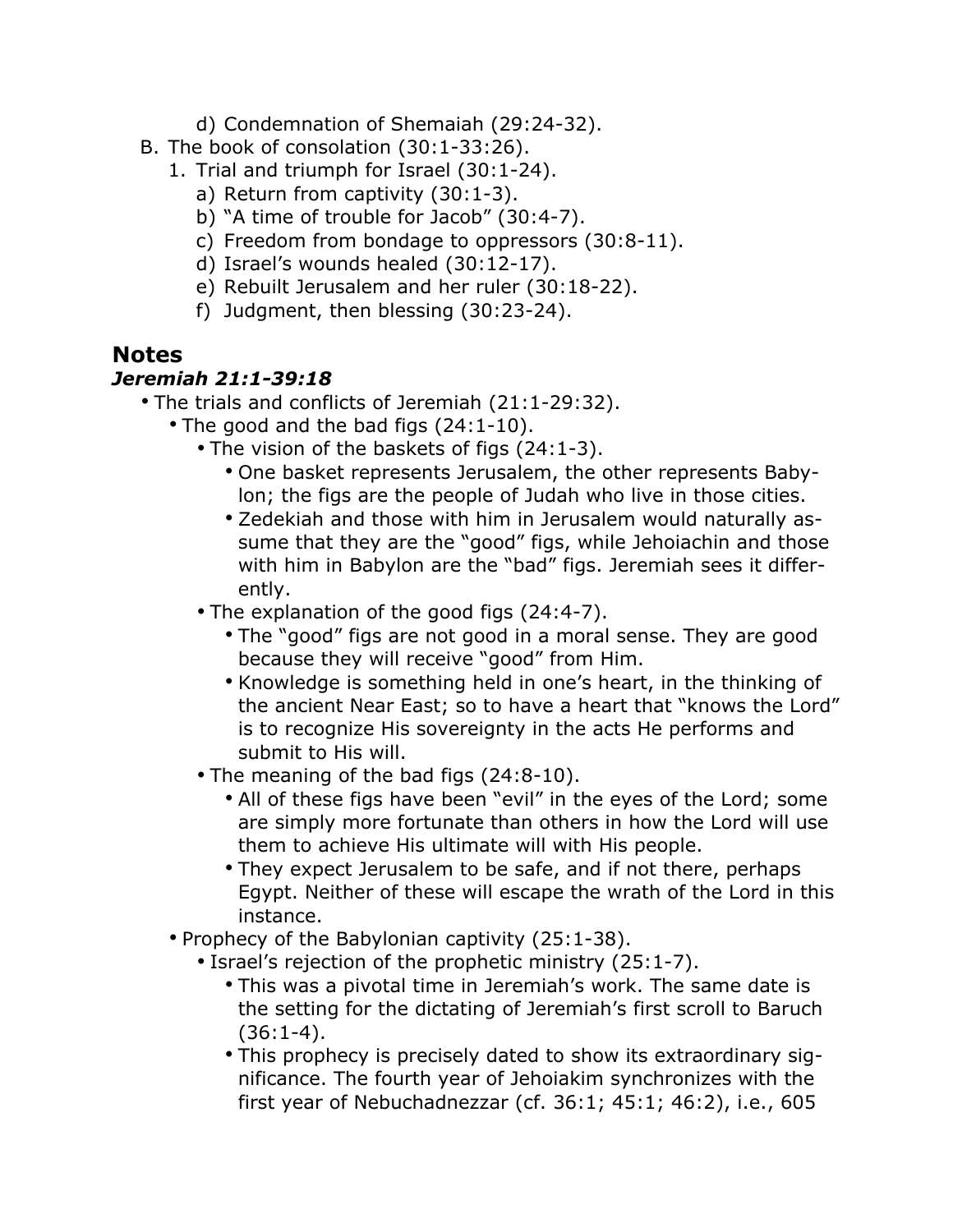B.C. This verse and Daniel 1:1 are not in conflict. Archaeology has shown that there were two methods of chronological reckoning in the Near East -- by accession year and by nonaccession year. Judah used the first method; Babylon, the second.

- The people have been assuming that the promise of land is unconditional, and so they have felt free to break God's laws.
- Prediction of the Exile (25:8-11).
	- Now that the Babylonians are actually approaching Jerusalem, the Lord clarifies what He has been intimating for twenty-three years.
	- As the Lord's instrument, Nebuchadnezzar was to execute the divine plan for Judah and the nations. He was unconsciously doing God's will by devoting whole populations to destruction.
	- The results of His present actions will be humiliation and a loss of life's everyday pleasures.
- Judgment on Babylon (25:12-14).
	- This dark reference to 70 years of desolation is now turned into a message of hope.
	- The same divine principles that worked against Judah's sin would also be effective against Babylon. Its rule was terminated by the Medes and Persians under Cyrus (c. 536–535 B.C.).
	- The Babylonians believe they are in control of their fate; but these verses assert that, because Nebuchadnezzar is the Lord's servant, the Lord determines extent of his success (cf. Isaiah 10:5-23).
- The cup of God's wrath (25:15-29).
	- The sinful nations will become drunk with the suffering they will endure, and so they will stumble and fall to the ground.
	- The possibility is raised that some nations will try to avoid the destruction, perhaps by surrendering to the Babylonians without a fight. However, the Lord rules it out completely.
- Judgment on all the world (25:30-38).
	- The Lord is depicted as a lion stalking His prey, spreading disaster and striking fear in the hearts wherever He goes.
	- As the divine Judge, God is bringing charges against them, and then He will carry out the sentence imposed upon them.
	- Jeremiah heightens the common level of anxiety regarding the well-known danger of a lion by speaking of the danger to the shepherds themselves.
- Consequences of the temple address (26:1-24).
	- The temple address (26:1-6).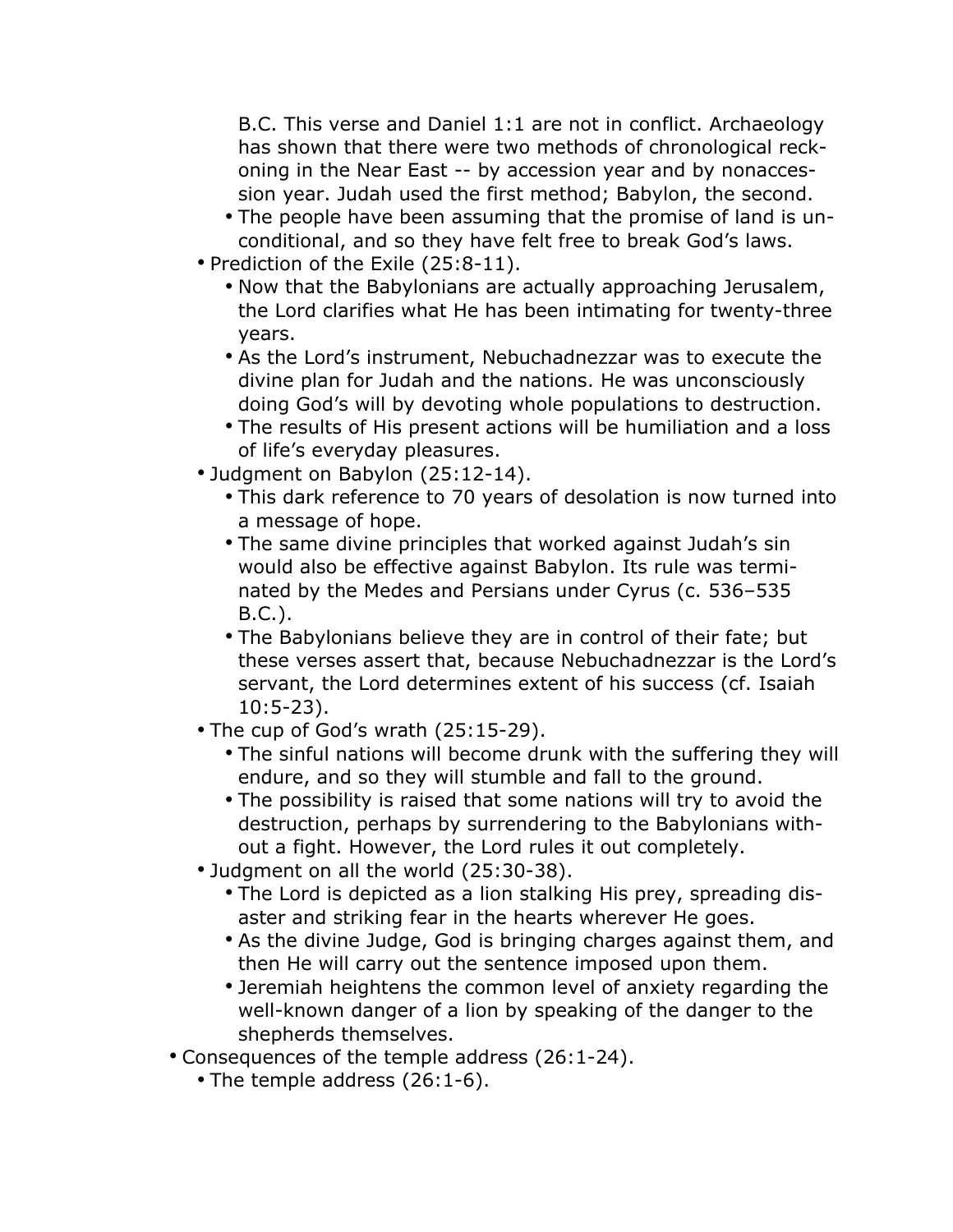- To give the greatest publicity to his message, Jeremiah was charged to stand in the outer court, where the people assembled. It was doubtless a feast day when the people from the outskirts came for worship.
- Shiloh was not far from Jerusalem; the people could see the evidences of its destruction, even though it had been the first resting place of the ark of the covenant in the land (1 Samuel 3:1-3).
- The arrest, trial and condemnation of Jeremiah (26:7-11).
	- The reaction of Jeremiah's audience is immediate. The call for Jeremiah's execution was on the basis of his comparison between Jerusalem and Shiloh.
	- The prophets and the people apparently have their own interpretation of how the Lord is working out His will in their lives.
- Jeremiah's defense (26:12-15).
	- Jeremiah's defense was always the same: God had sent him to deliver the controversial message. Jeremiah stated the source of his message. He did not deny the truth; instead, he stressed its origin and authority.
	- In the hour of trial, Jeremiah's courage and fidelity to God shone brightly. He did not plead for his life.
- The release of Jeremiah (26:16-19).
	- The officials and people call for Jeremiah's release for "he hath spoken to us in the name of the Lord our God."
	- They cited as a precedent the case of Micah in the days of Hezekiah (eighth century B.C.). Micah had lived more than a century before; he also prophesied about the destruction of the temple. As in law cases, citing a precedent carried weight. The reference to this prophecy turned the tide for Jeremiah.
	- The destruction prophesied is contingent on how the people react to Jeremiah's message, not on the fact he has delivered it.
	- If disaster does come, Jeremiah is shown to be a true prophet of the Lord and therefore free from prosecution as a false prophet.
- The murder of Uriah (26:20-24).
	- Not all faithful preaching had the same results as Jeremiah's. Uriah's situation turned out differently, and he paid for his preaching with his life. Except for the Lord's intervention, this could have been Jeremiah's fate also (cf. 36:26). Jeremiah did not, however, run from his mission.
	- Uriah (mentioned only here) was a true prophet from Kiriath-Jearim. His message agreed with Jeremiah's preaching. When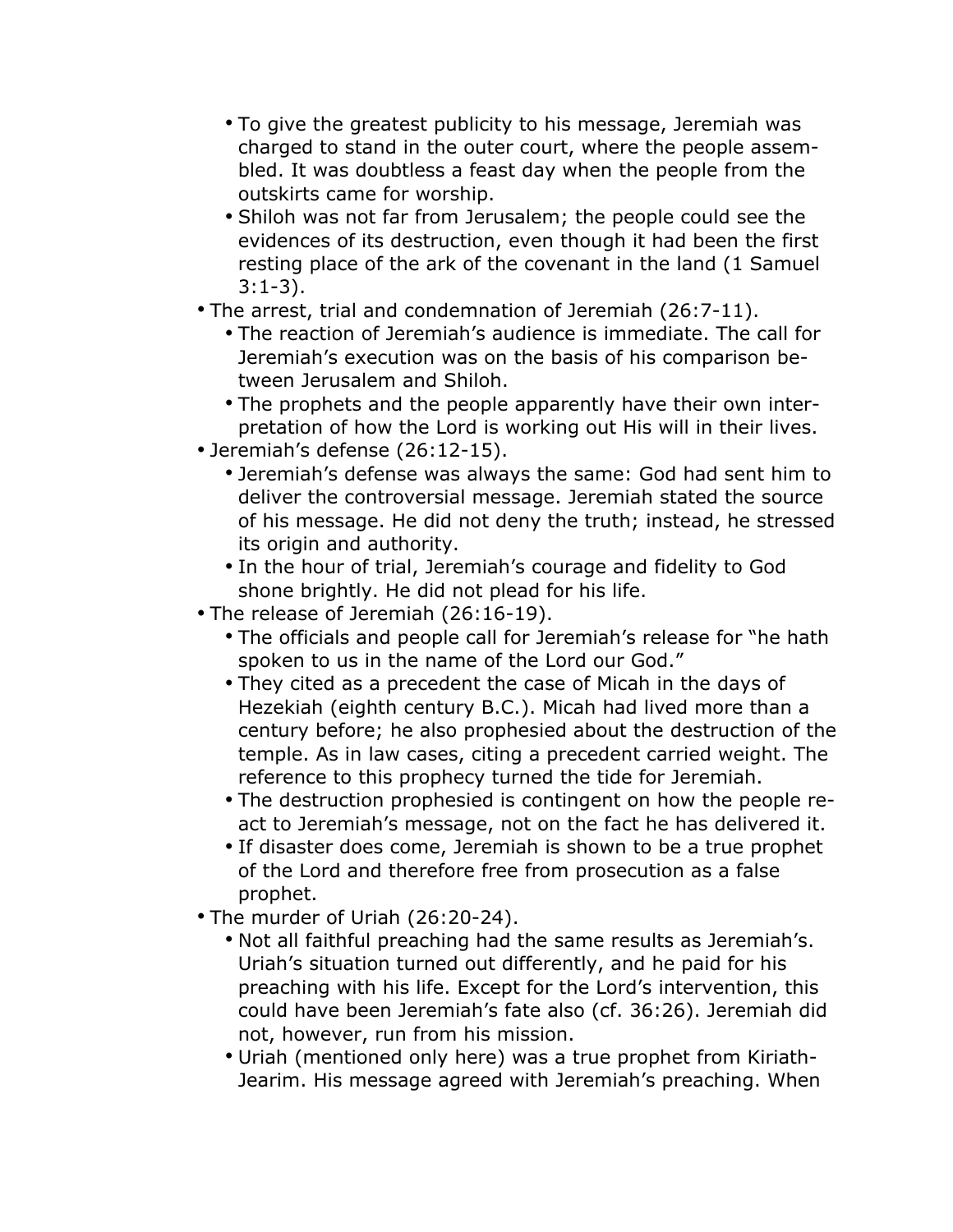Jehoiakim and his military leaders heard Uriah's words, their intense hatred of the truth sought an outlet in slaying Uriah.

- The yoke of Babylon (27:1-22).
	- The message to the ambassadors (27:1-11).
		- The metaphor of the yoke is well-known in the Old Testament (Leviticus 26:13; Deuteronomy 28:48; 1 Kings 12:4-14; Isaiah 9:4; 10:27; 14:25; Ezekiel 34:27; Nahum 1:13; cf. Matthew 11:29-30).
		- Because God has created the world, He controls the fate of the nations in it (cf. Isaiah 44:1-7). There is an element of hope, though. Babylonian domination will last only three generations.
		- All the nations must submit to Babylon, just as an ox submits to the yoke. The only alternative He offers to those other nations is the same fate He has been offering to Judah -- the sword, famine and pestilence.
	- The address to King Zedekiah (27:12-15).
		- The warning already extended to the envoys of the nations is now directed toward Zedekiah. Here we have the meaning of the yoke for the Davidic king.
		- The thrust of the message is Zedekiah's submission to the Babylonians. He was a weak and ambivalent ruler who could never carry through a resolve to follow the Lord wholly.
		- Zedekiah is exhorted not to choose the way of resistance and disobedience, which would only bring disaster. So powerful was the influence of the false prophets at this time that the king had to be counseled to ignore their lying pronouncements.
	- The warning to the priests and people (27:16-22).
		- The false prophets were holding out a baseless hope that the temple vessels taken to Babylon were soon to be returned. This was a powerful incentive for Judah to revolt against the Babylonians.
		- However, Jeremiah reiterated the necessity of submitting to Nebuchadnezzar. To the prediction of the carrying away of all these things, the Lord added a promise that they would be restored in the day that He would judge Babylon. The vessels were returned to Jerusalem by Cyrus at the beginning of his reign (c. 536 B.C.; cf. Ezra 1:7-11).
- Hananiah against Jeremiah (28:1-17).
	- Hananiah's contradiction of Jeremiah (28:1-4).
		- Hananiah's "prophecy" constitutes an "official" response to Jeremiah's message.
		- His "prophecy" pins the hopes for Judah's future on the restoration of Jehoiachin as king.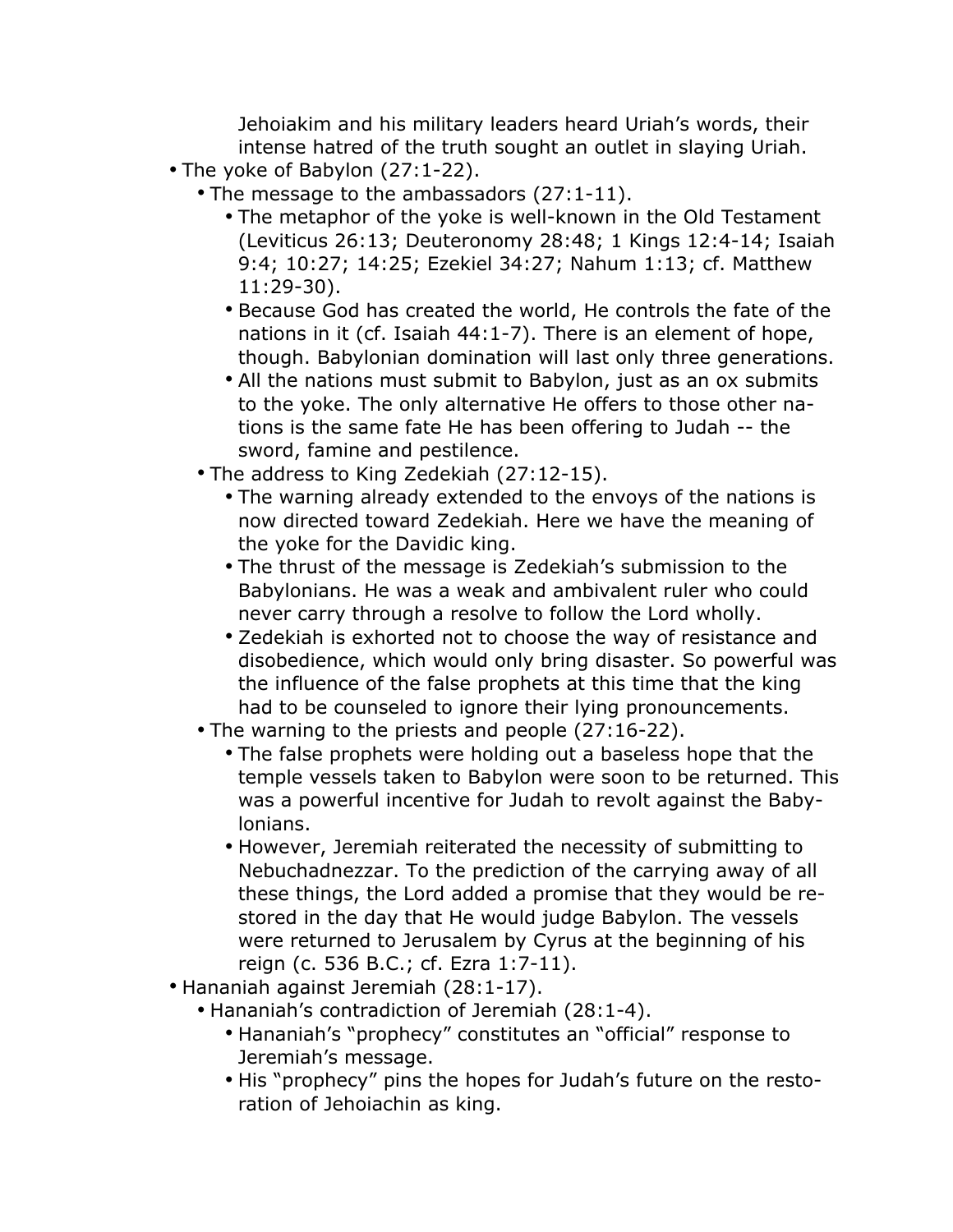- Jeremiah's appeal to the past (28:5-9).
	- Jeremiah's response to Hananiah's message is one of cautious optimism. Hananiah says what Jeremiah would like to hear.
	- The trouble with the false prophets was that they always predicted prosperity unconditionally and without need of repentance. It is always less popular to predict calamity rather than prosperity; so the presumption of truth rests with the prophet of calamity.
- Hananiah's response (28:10-11).
	- Hananiah's message contradicts the tone and content of the several messages Jeremiah has been receiving and prophesying, yet he does not quarrel with Hananiah until he has first heard from the Lord.
	- If he were to respond without waiting for the Lord's own response, he would be just as guilty as Hananiah of prophesying presumptuously.
- Jeremiah's stronger pronouncement (28:12-14).
	- God begins by reaffirming and strengthening His earlier message to Jeremiah regarding the image of the yoke of Babylon.
	- The "iron yoke" shows that Babylonian domination will persist, even in the face of repeated opposition and attempts to break it.
- Prediction of Hananiah's death (28:15-17).
	- Perhaps after an interval of only a few days, Jeremiah received a word from the Lord against Hananiah.
	- The Lord had not "sent" him before, but he is "sending" him now. He is a prophet who has been lying to the people.
	- Because Hananiah does not listen, and because he is doing harm in the name of the Lord rather than good, the Lord pronounces a swift death sentence on him.
- Jeremiah's letters to the exiles (29:1-32).
	- Introduction (29:1-3).
		- Jeremiah rightly felt he still had a God-given responsibility for the "residue of the elders," those who had not died through the rigors of the deportation.
		- We do not know the exact time for the sending of this letter, but the reference to the exile of Jehoiachin and others suggests a time soon after that event (c. 597-596 B.C.).
	- The first letter of Jeremiah (29:4-19).
		- Warning against false prophets (29:4-9).
			- •Jeremiah advises the exiles to do what is necessary to show that they are going to be a part of that society for a long time.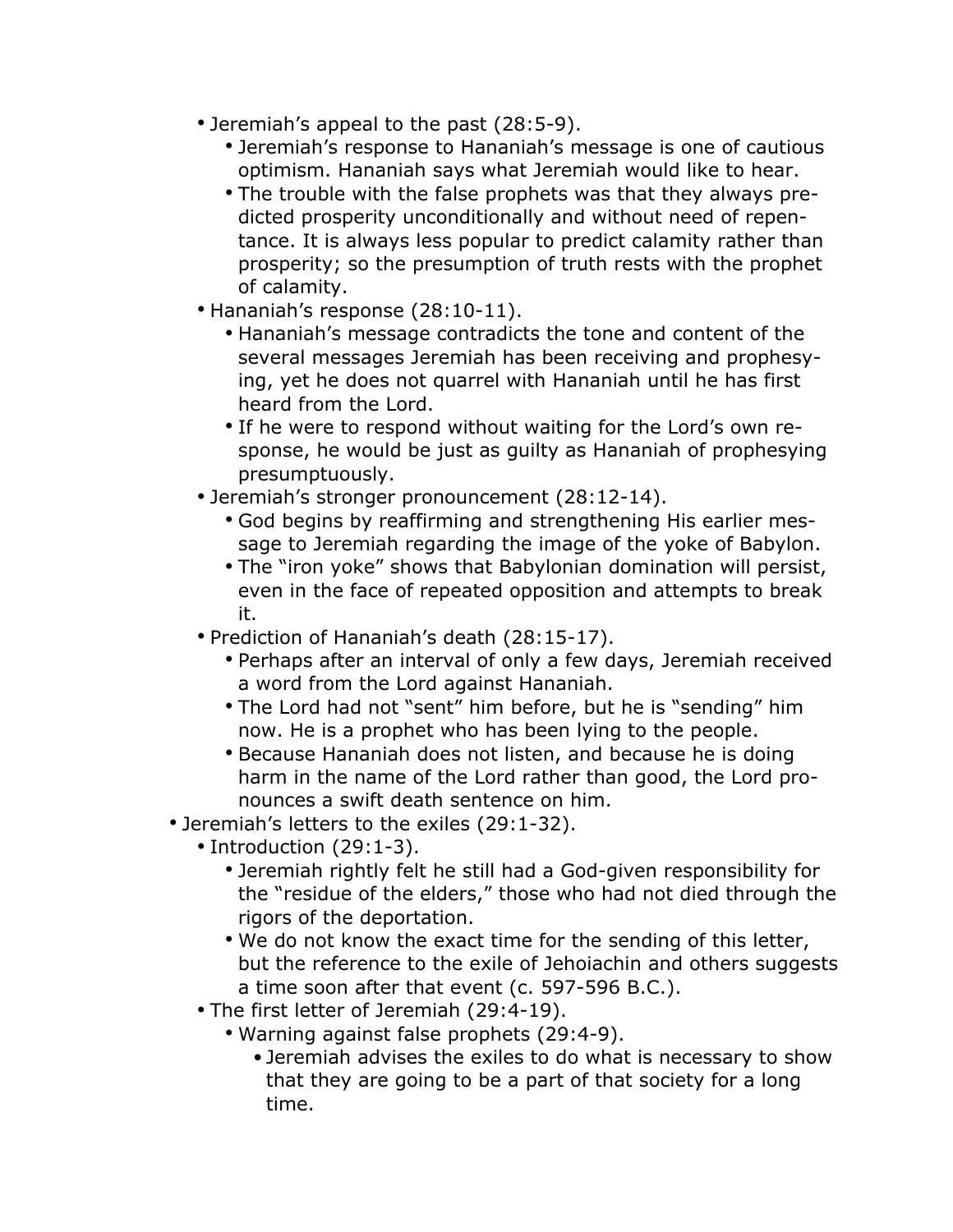- •The message of the false prophets is one of hope and appeasement, while the Lord's true message is one of devastation and punishment.
- The seventy-year exile (29:10-14).
	- •Although they are to settle down for a while in Babylon, their "expected end" is not to be found in Babylon, but back in Jerusalem; Babylon is only a temporary residence.
	- •The Lord makes it clear that this is a reciprocal relationship. He promises them prosperity and a future, but He also expects reverence and devotion from them.
- The the sword, the famine and the pestilence (29:15-19).
	- •The exiles asked why Jeremiah insisted on an exile of seventy years when their prophets in Babylon were telling them the very opposite. Jeremiah replied that the false prophecies would be shown to be lies and their perpetrators would perish.
	- •The wording of vss. 17-18 shares a great deal with the wording of 24:8-10. Zedekiah and the people still in Judah were seeing themselves as better than those already exiled.
- Denunciation of the false prophets Ahab and Zedekiah (29:20-23).
	- Jeremiah concludes his letter with a direct reference to two prophets in Babylon who are contradicting his words.
	- Jeremiah first announces the Lord's sentence against them, then he identifies their offenses.
- Condemnation of Shemaiah (29:24-32).
	- The punishment he mentions is essentially that employed by Pashur, in an earlier attempt by a priest to silence Jeremiah  $(20:1-6)$ .
	- After Zephaniah had read the letter to Jeremiah, the Lord told him to send a letter to all the exiles, revealing Shemaiah's hypocrisy and announcing a twofold punishment.
- The book of consolation (30:1-33:26).
	- Trial and triumph for Israel (30:1-24).
		- Return from captivity (30:1-3).
			- Chapters 30-33 constitute a group of prophecies that has been called "The Book of Consolation."
			- The good news was the promise of the people's restoration to and their possession of their homeland, a message of glorious hope in that gloomy hour.
		- "A time of trouble for Jacob" (30:4-7).
			- Here the prophet speaks of the whole nation over which David and Solomon ruled. Jeremiah is stating that before the promise